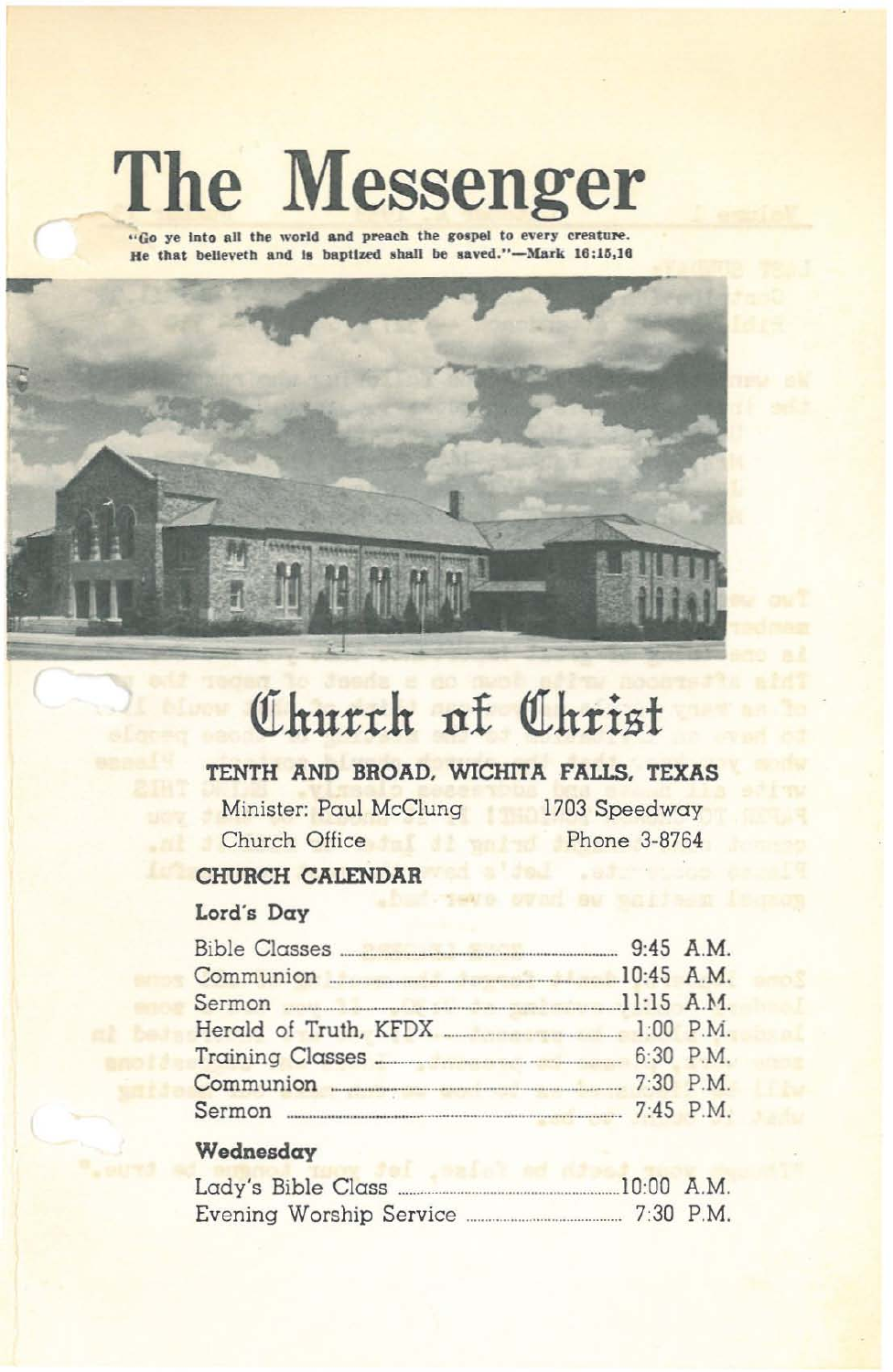#### Volume 1 October 4, 1953 Number 13

LAST SUNDAY:<br>
Contribution -  $$1044.40$ <br>
Bible School Attendance -- 527 Goal -- 750 Bible School Attendance  $-$  527

We want to congratulate the following who responded to the invitation this past week:

Udell Flatt, 1622 McGregor. Phone 7-3216 Mrs. Johnny Packer, 1604 Pearl, Phone 2-3794 James L. Brown, 1712 Magnolia, Phone 3-9372 Mrs. R.B. Buzbee., Iowa Park Road, Phone 7611 b

#### $N-O-T-I-C-E$

Two weeks from today our gospel meeting starts. Every member must have <sup>a</sup> part in making it <sup>a</sup> success. Here is one thing of great importance that you can do. This afternoon write down on a sheet of paper the r of as many people as you can think of that would to have an invitation to the meeting or those people whom you know that the church should contact. Please write all names and addresses clearly. BRING THIS PAPER TO CHURCH TONIGHT! If it should be that you cannot come tonight bring it later or mail it in. Please cooperate. Let's have the most successful gospel meeting we have ever-had•

#### . ZONE LEADERS

*Zone* leaders, don't forget the meeting of all zone leaders Monday evening at 7:30. If you are a zone leader, please be present -- If you are interested in zone work, please be present. Ideas and suggestions will be discussed as to how we can make our meetinwhat it ought to be.

"Though your teeth be false, let your tongue be true."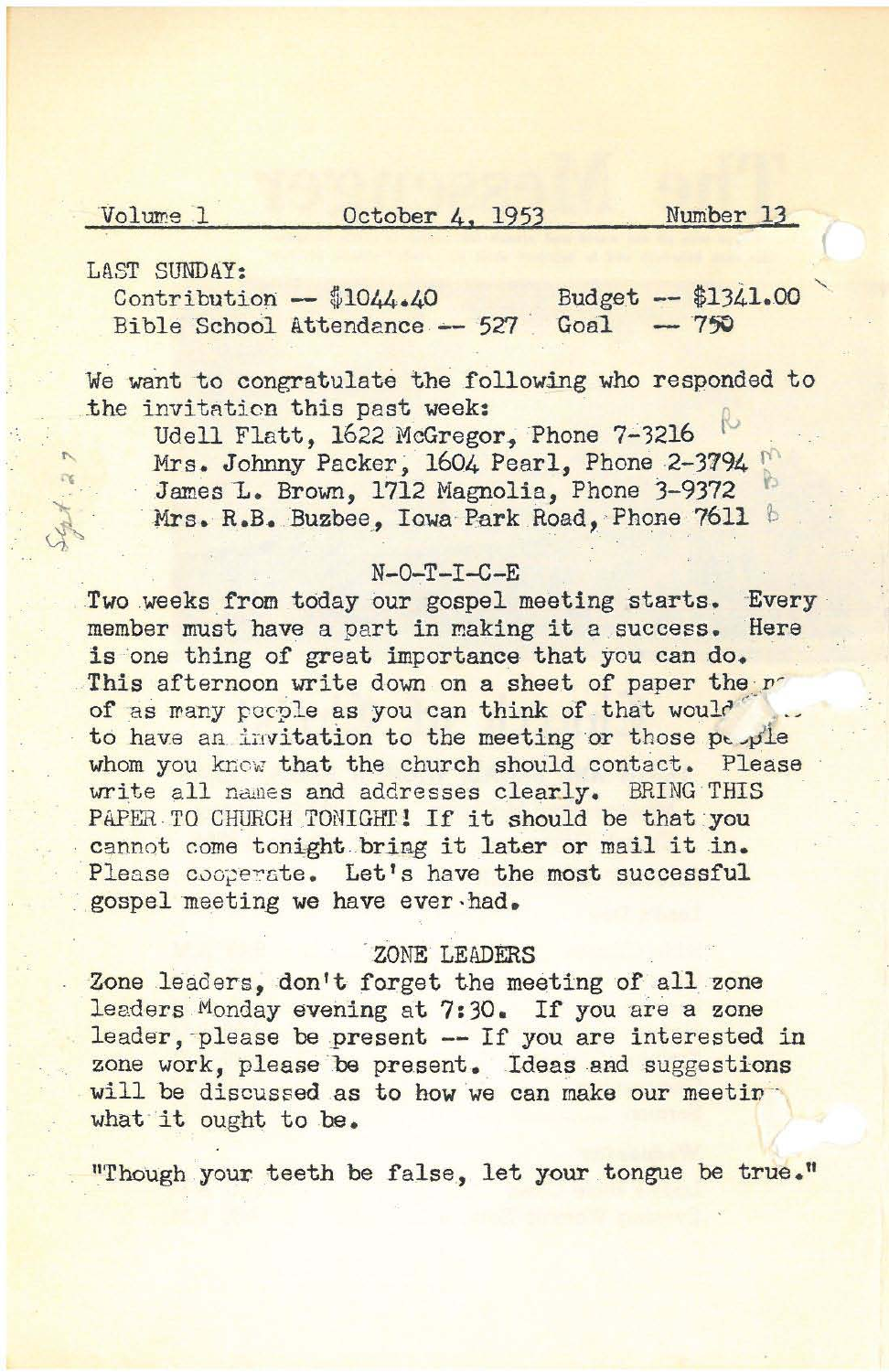Our store room has proved to be very profitable. This past week we have been called on for food three times. One entire family of four was clothed. The store room permits needs to be filled quickly and effectively. People are continuing to bring both food and clothing. Everything is appreciated very much.

We received a letter from Tipton Home that the Home .truck will be here October 20th. 'Ne will be able to provide everything they have specified from our store room except the following items: KoolAid, powdered soap, sugar, shortening, dry cereal, syrup, nop corn, kitchen stools, and baking powder. If we fill the store room with these items before October 20th. there will be no need for a special drive. Please help keep the store room supplied.

The next work day for the ladies will be the second Wednesday of October -- the 14th.

Our sympathy is extended to R.J. Ring who lost his ·mother in death last week.

ATTENTION, MEN: We are having a goodly number of men present for the men's class, but more of you men should be coming. We are studying a course on the church. .

This is the last Sunday that it will be my privilege to act as song director for Tenth and Broad, since it is necessary for me to spend some time in the armed services. Jane and I want to say "thank you" for every Christian blessing we have enjoyed here. Our thoughts will long remcin in Wichita Falls and the good people of this church will always be dear to us. If you would like to do us a favor -- be as kind and receptive to the ones who follow as you have been to us.

Tommy Gillentine